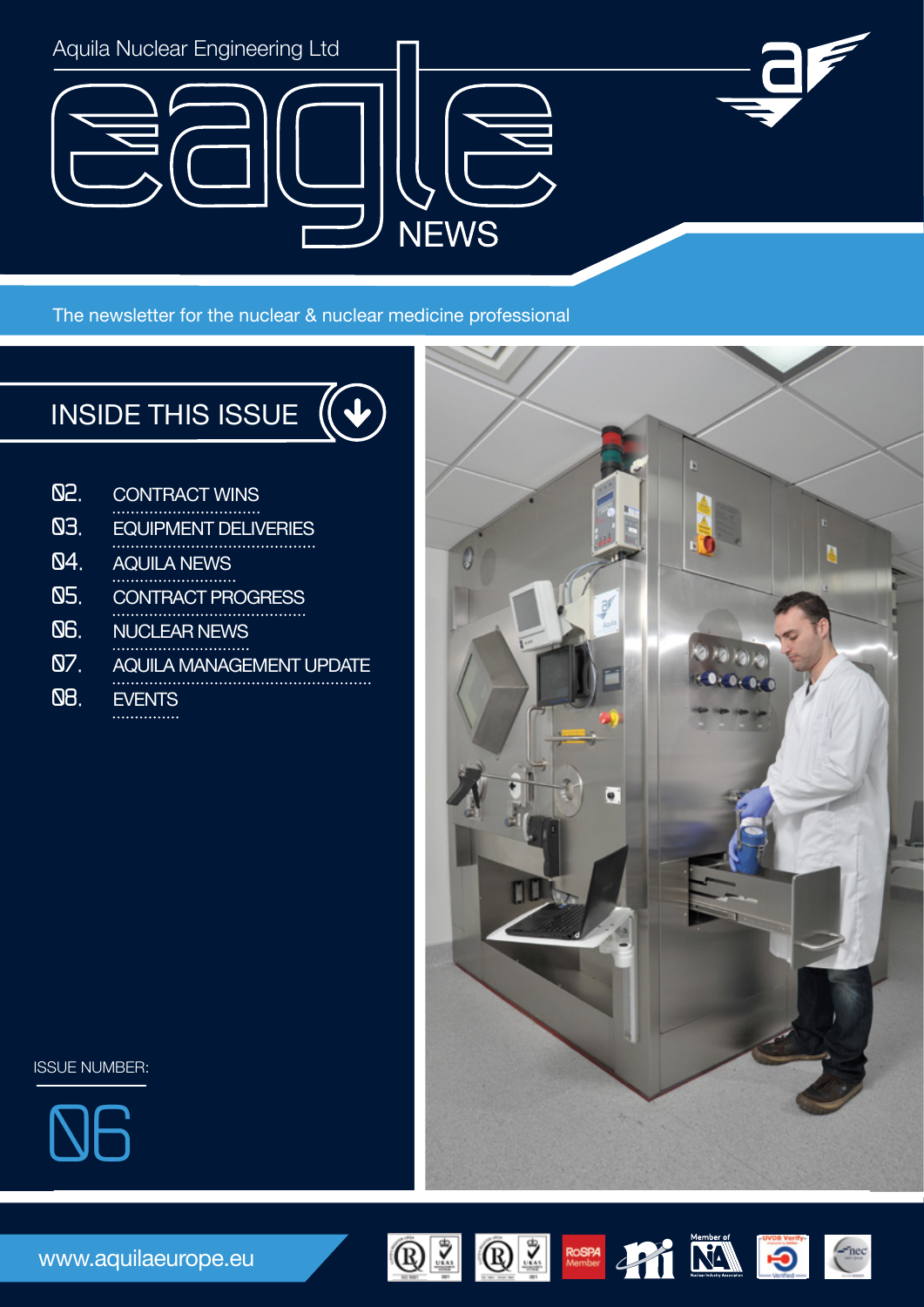#### DSRL IMPORT TROLLEYS

Aquila has successfully delivered six import trolleys to Dounreay. Playing a key part in the decommissioning process at Dounreay, the trolleys will provide safe transport of sacrificial cans (containing active materials) from the storage facilities to the repackaging area.

 $\overline{\mathbf{u}}$ 

Aquila led the manufacture, procurement, assembly and testing, including design modifications for three of the trolleys to enable the handling and transport of specially extended sacrificial cans; to provide a trolley fleet capable of handling all sacrificial can forms.

The six trolleys incorporate a commercially available proprietary motorised trolley, with modifications, which acts as the main platform for the combination of steel support frames and Jabroc shielding.

# **EQUIPMENT DELIVERIES**



#### NNL FLASK SADDLES

Aquila has delivered Flask Saddles to the National Nuclear Laboratory (NNL) Windscale Laboratory.

Required to support a flask of approximately 12t SWL, the saddle was designed to hold the flask horizontally for posting the contents to a new cave location and hold the flask in the relative positions for posting height and distance to the centre of the relative bogie.



Aquila Nuclear Engineering Ltd has recently been awarded two contracts with Magnox Limited.

- **03.**  EQUIPMENT DELIVERIES
- **04.**  AQUILA NEWS
- **05.**  CONTRACT PROGRESS
- **<u>NB.</u>** NUCLEAR NEWS
- **07.**  AQUILA MANAGEMENT UPDATE
- **<u>08.</u>** EVENTS

We will design and manufacture a Drum Housing Unit (DHU) for the detection of radon, to be installed at Magnox's Harwell site. The DHU will house radioactive waste drums to enable the measurement of radon gas emanating, prior to their transfer to another site for long-term storage.

We will also undertake the design and manufacture of an external mixing unit as part of the modular ILW Encapsulation Pre-Conditioning Project at Hinkley Point A. Work will comprise the design and supply of a horizontal shaft mixer for the immobilisation of sludge with cement powders and an associated washing system. The equipment will be installed on a mezzanine steelwork platform to be located within a new portal frame clad building.





This year, we've seen a significant increase in activity in all of our nuclear markets, including decommissioning, plant life extension, research/ development, defence and now, new nuclear build. We've also gained good opportunities within Europe and have recently won a design and build contract for a remote handling facility in central Europe.

The resilience of the Aquila team during slow trading in the nuclear sector has been rewarded with order intake more than doubling in the past six months, and the future looks nuclear! The performance of our delivery team, headed by Chris Thomson, is recognised as first-in-class, open, honest and we're known for doing what we say we will do, always.



# **CONTRACT WINS**



# **INTRODUCTION**

| Q2. | <b>CONTRACT WINS</b> |  |
|-----|----------------------|--|
|     |                      |  |
| כה  | FALUDI JENIT BELIUTE |  |

### INSIDE THIS ISSUE

#### UKAEA DELIVERIES

The United Kingdom Atomic Energy Authority (UKAEA) has recently received two deliveries from Aquila; a Vacuum Containment Vessel and a Primary Circuit for a Permeator, and four WDS Valve Boxes.

The fabrication required full material and weld traceability and followed UKAEA approval of welding specifications, welding procedure and welder qualifications.



Dave Barker, CEO, Aquila Nuclear Engineering Ltd



**CONTAINMENT**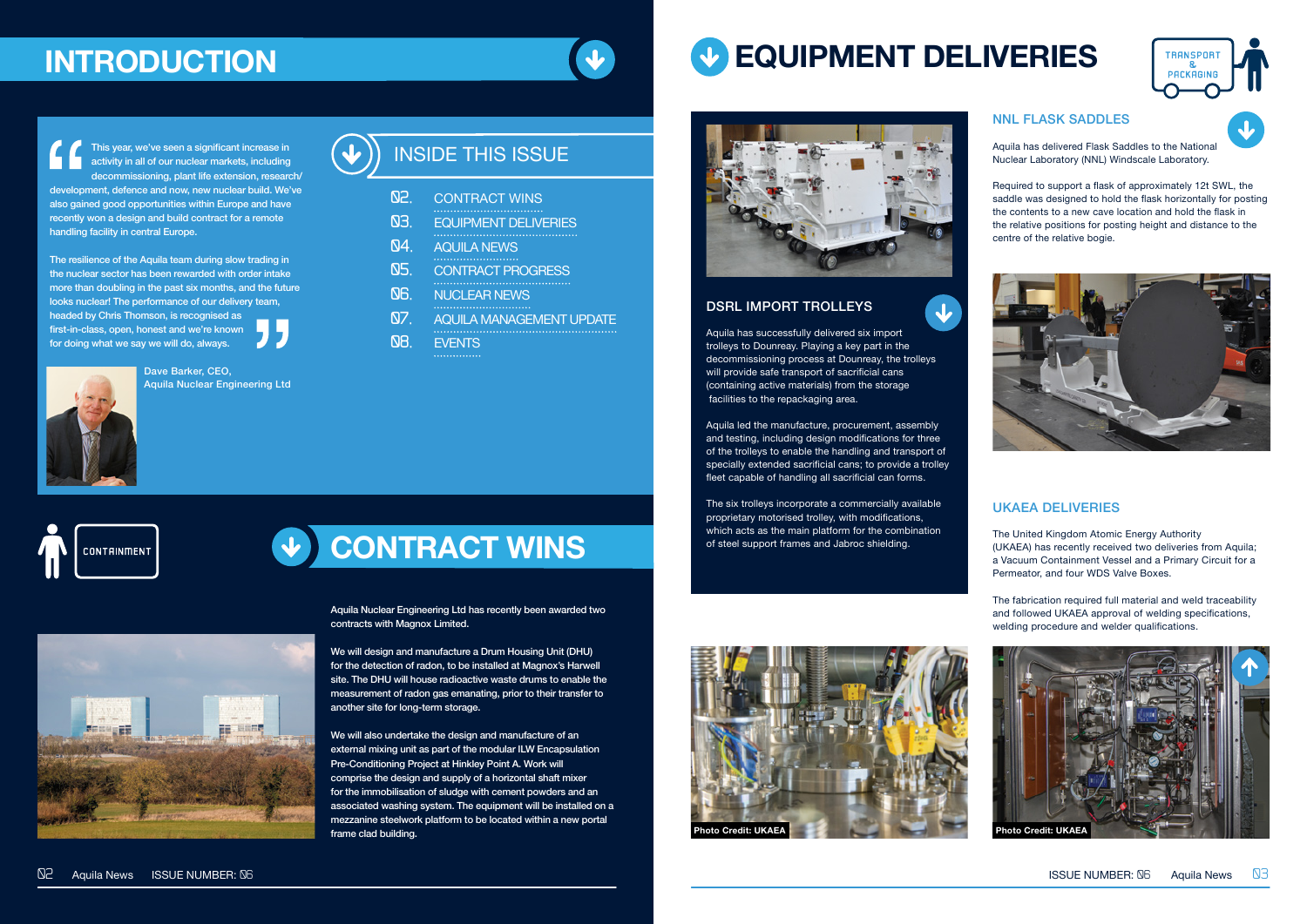### AWE CATEGORY CODE APPROVAL

|              | <b>DESCRIPTION</b>                                                                                                        |
|--------------|---------------------------------------------------------------------------------------------------------------------------|
| 24.11.01.00N | Packaging for the Storage or Transport of Hazardous Materials (Bespoke)<br>designs, drums, boxes, cradle assemblies etc.) |
| 41.10.20.03N | Gloveboxes                                                                                                                |
| 72.10.14.01N | <b>Blast Doors</b>                                                                                                        |
| 73.00.00.00N | Manufacturing Support, Machining, Forming, Welding, Fabrication etc.                                                      |
| 73.00.00.01N | Machining. Built to Drawing (Non Commercial off the Shelf)                                                                |
| 73.31.00.00N | Fabrication Built to Drawing (Non Commercial off the Shelf item)                                                          |
| 79.01.00.00N | Task-based Consultancy - Decommissioning                                                                                  |
| 79.02.00.00N | Task-based Consultancy - Design                                                                                           |
| 79.03.00.00N | Task-based Consultancy - Engineering                                                                                      |
| 79.08.00.00N | Task-based Consultancy - Manufacturing                                                                                    |
| 79.09.00.00N | Task-based Consultancy - Procurement                                                                                      |
| 79.10.00.00N | Task-based Consultancy - Project Management                                                                               |
|              |                                                                                                                           |

### AQUILA HAS AN AWE CORE QUALITY SCORE OF 100%

#### AQUILA HU HOT CELLS

The images in nuclear medicine are mainly obtained through Single Photon Emission Computed Tomography(SPECT) and Positron-Emission Tomography(PET). These procedures are carried out with various radionuclides. The most coming SPECT and PET techniques in the world are Tc-99m , F-18 , C-11, I-123, In-111, and Tl-201.

Aquila are assisting the advancement of nuclear medicines imaging with our leading edge products, HU Hot Cells.

blasting equipment for remotely decontaminating surfaces of cells. The solution involved a Modification Off The Shelf (MOTS) vacuum blaster. Aquila completed the scheme design, mock-up, detail design, manufacture, assembly and commissioning of the Vacuum Blasting Equipment. Remote filter canisters allowed the blasting filter to be replaced when required. Power and air services were provided via the Multi-Purpose Port Bung and an extended lead provided power to the vacuum head.

Aquila's HU Hot Cells are shielded hot cells used within a preclinical facility dealing with research into positron emitting isotopes (non-GMP). The Hot Cells are used for the manufacture of fluoride-18, carbon-11 and other radiopharmaceutical compounds incorporating metal and iodine isotopes.

This facility includes a low-power cyclotron, hot cells for isotope dispensing, shielded fumehoods and preclinical scanning facilities across two floors in a new extension to an existing biomedical science research building.

The facility uses both internally and externally produced isotopes (delivery from other commercial and research cyclotron sites). Synthesis of radiotracers is carried out using commercial synthesis units and bespoke microfluidic systems.

#### VACUUM BLASTING EQUIPMENT

#### Aquila has developed a range of vacuum





#### AQUILA MEMBERSHIPS

Aquila is now a member of the Britain's Energy Coast Business Cluster (BECBC), enabling increased knowledge sharing and relationship development with key stakeholders in the supply chain and Cumbrian economy.

Aquila is also now a member of the South West Nuclear Hub which plays a leading role in co-ordinating and growing regional nuclear energy activities, in support of the Government's Nuclear Industrial Strategy.



# **CONTRACT PROGRESS**

#### AQUILA EXPANSION

The Aquila site at Hazeley Enterprise Park in Twyford, Winchester, continues to grow. A new engineering complex is now in use, with plans for more growth in 2018.

#### NEW WEBSITE LAUNCH

Aquila has launched its new-look website and it's up and running at aquilaeurope.eu. Keep an eye out for the latest news and case studies.

#### NUCLEAR FUEL

To celebrate our summer of success, Aquila collaborated with our marketing and design agency, The Glow Studio, to design our own 'Nuclear Fuel' ale brand. Bowman Ales, an award-winning brewery local to Aquila's Twyford offices (near Winchester), kindly agreed to let us re-label their own Meon Valley Bitter bottles to feature Aquila's very own customised label.

The bottles have been given out to clients, and employees at a recent staff event.

### AQUILA NEWS BULLETIN

#### RESIDUAL STRESS RIG

Following the presentation of concept designs, verification of process requirements and engineering schemes to NNL, Aquila is in the process of manufacturing, assembling and testing a residual stress rig, in preparation for delivery.

#### XY HYDRAULIC PRESS

Aquila is modifying a proprietary hydraulic press to be operated by a Master Slave Manipulator (MSM). The equipment receives a component and, via remotely controlled X and Y drives, accurately positions the component to allow samples to be punched out at specific locations for further inspection and testing.





#### ANALYSIS BREAKDOWN EQUIPMENT

Aquila is developing a range of equipment to receive and process irradiated components to allow for the size reduction, preparation and inspection. The equipment consists of an XY gantry, complete with a Z drive slitting saw machining head, a Z drive and rotation unit and a large cut off saw. The equipment is being developed in conjunction with NNL in order to achieve the best integrated package of works.

**ISSUE NUMBER: 06** Aquila News  $\sqrt{0.05}$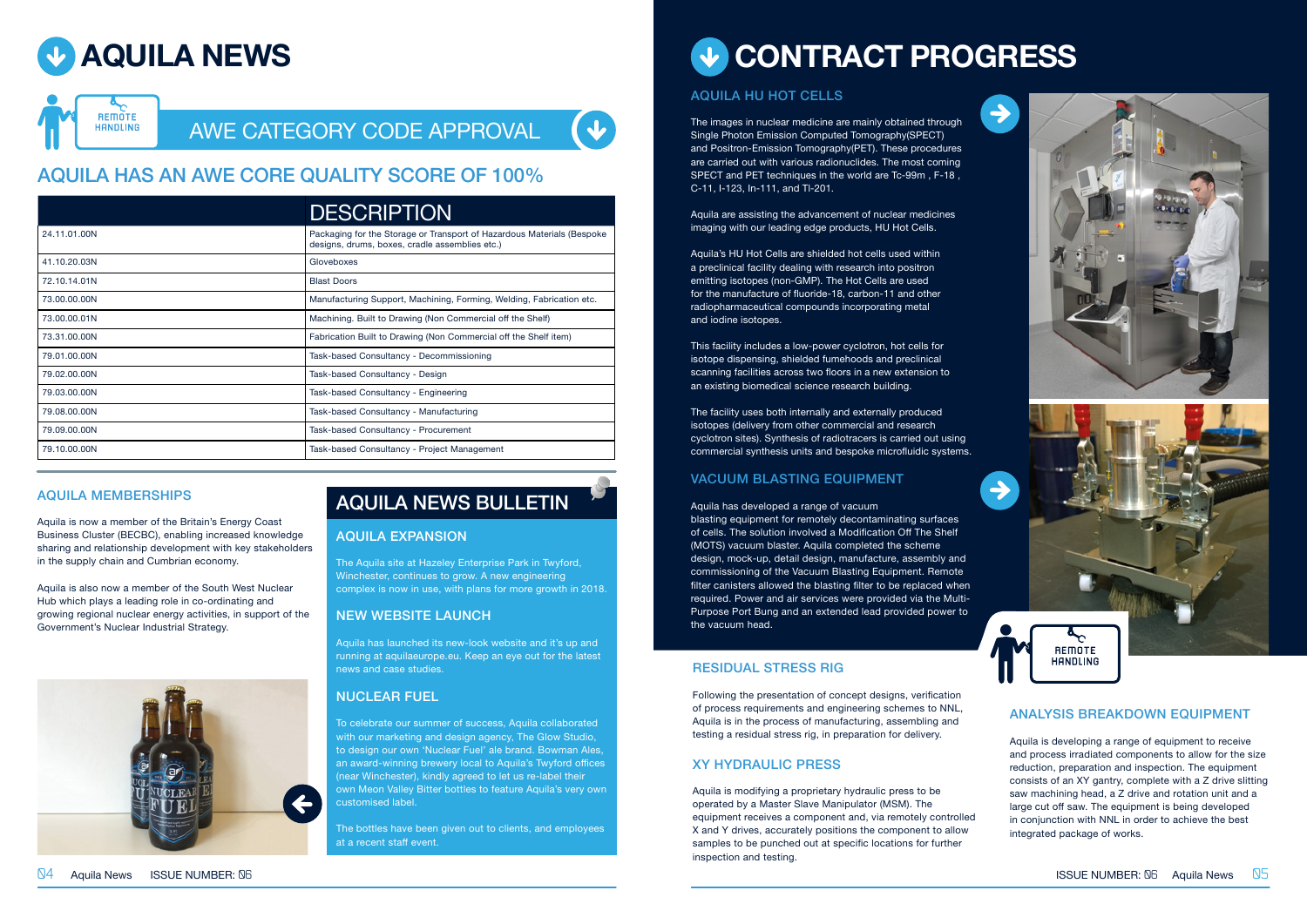

#### NDA ESTATE SME STEERING GROUP – SOUTHERN REGION

Dave Barker, CEO, Aquila Nuclear Engineering has been appointed Chairman of the Nuclear Decommissioning Authority (NDA) Estate SME Steering Group – Southern Region.

Appointed in May 2017, Dave will chair the group for a period of 3 years

The group provides a forum for strategic engagement between the NDA, the Site Licence Companies (SLCs), Tier 2 suppliers and SMEs representing the supply chain, and feeds into the National SME Steering Group to promote shared learning, best practice and coordination.

#### NDA ESTATE NEWS

Since taking over ownership of Sellafield in 2016, The Nuclear Decommissioning Authority (NDA) is continuing to deliver against the Sellafield Transformation Programme. The first drum of historic sludge to be encapsulated and stored for long-term storage was removed at the beginning of 2017. The project will continue for several years to ensure that the facility can be safely decommissioned and will still be in progress in 2019, when the project to dewater the pond will begin.

The first of six holes has been successfully cut in the Pile Fuel Cladding Silo. Once all six holes are complete, they will allow radioactive waste to be removed from the building.

A remotely operated machine, the Avexis robot, has used its cameras to view inside the Magnox Swarf Storage Silo (MSSS), to help dislodge and clear waste and, a share of a multi-million pound 'container' contract has been awarded to TPS Engineering Ltd and Cavendish Nuclear. The contract is for the supply of containers to move radioactive materials from the Magnox Swarf Storage Silo (MSSS) to the newly constructed facilities on site.

#### UK-EUROPEAN SPALLATION SOURCE (UK-ESS)

UKAEA Culham is leading the delivery of the Hot Cell Remote Handling Facility for the UK-European Spallation Source (ESS), part of the UK's contribution to the ESS currently under construction in Lund, Sweden.

The ESS is due to begin operations in 2019 as a multidisciplinary research facility based on what will be the world's most powerful pulsed neutron source.

We are looking forward to seeing what further opportunities are available for the UK nuclear industry.

I'M DELIGHTED TO HAVE BEEN VOTED CHAIRMAN OF THE STEERING GROUP & I BELIEVE THE MIX OF COMPANIES REPRESENTED WILL WORK WELL WITH THE SITE LICENCE COMPANIES IN HELPING TO IMPROVE PERFORMANCE AND INCREASING THE PERCENTAGE OF BUSINESS FLOWING INTO THE SUPPLY CHAIN AT THE SME LEVEL.

# **AQUILA MANAGEMENT UPDATE**

Over the previous 12 months, Aquila have seen the commercial tendering team grow in strength and size. I started the position of Tendering and Proposals Manager in February 2017 replacing Pete Crockford who now takes the role of Senior Proposal Engineer. We have since been joined by Jonathon Bone, Senior Proposals Engineer transferring from the Aquila Projects team with 10 years Nuclear projects experience and Steven Barker, Commercial Specialist, qualified in Law and with a background of project management and commercial experience.

Together as a team, we are becoming commercially and technically stronger as we put tools in place to improve

our tender preparations and customer relationships, for example, our introduction of our internal information database and our focus on tailoring each tender submission for individual customer requirements. We have formed close working relationships with AWE, Cavendish and Wood (formerly AmecFW) to name only a few, with our capability to respond with quality information efficiently during tender stage.

To date, 2017 records our highest conversion rate of opportunities to projects. We entered into the European market winning our first project in Austria for a containment cell in February 2017, we have also secured a significant number of work packages

from AWE. Our opportunity levels are continuing to increase hence the growth of the team, with 2017 set to exceed last year's number of opportunities by 20%. Many of these opportunities include additional scope to existing projects, Getinge La Calhene products and spares and typically managed by our commercial team. We continue to receive opportunities and projects from NNL, UKAEA and Magnox and we support manufacturers with design and engineering services including Gow's Lybster, Jordan Manufacturing, Oxford Technologies and Yarl Hydracentre. All of which keeps the commercial tendering team on their toes and our delivery team busy.

### WORDS FROM SAMANTHA BIRD – TENDERING MANAGER

## AQUILA CASE STUDIES



#### DOWNLOAD OUR LATEST CASE STUDIES AT WWW.AQUILAEUROPE.EU/DOWNLOADS



THERE ARE GREAT OPPORTUNITIES FOR SMES IN THE SOUTH, NOT JUST WITHIN THE NDA ESTATE, BUT ALSO AT AWE AND EDF, SO WE HAVE A LOT TO GO FOR.

Dave Barker, CEO Aquila Nuclear Engineering